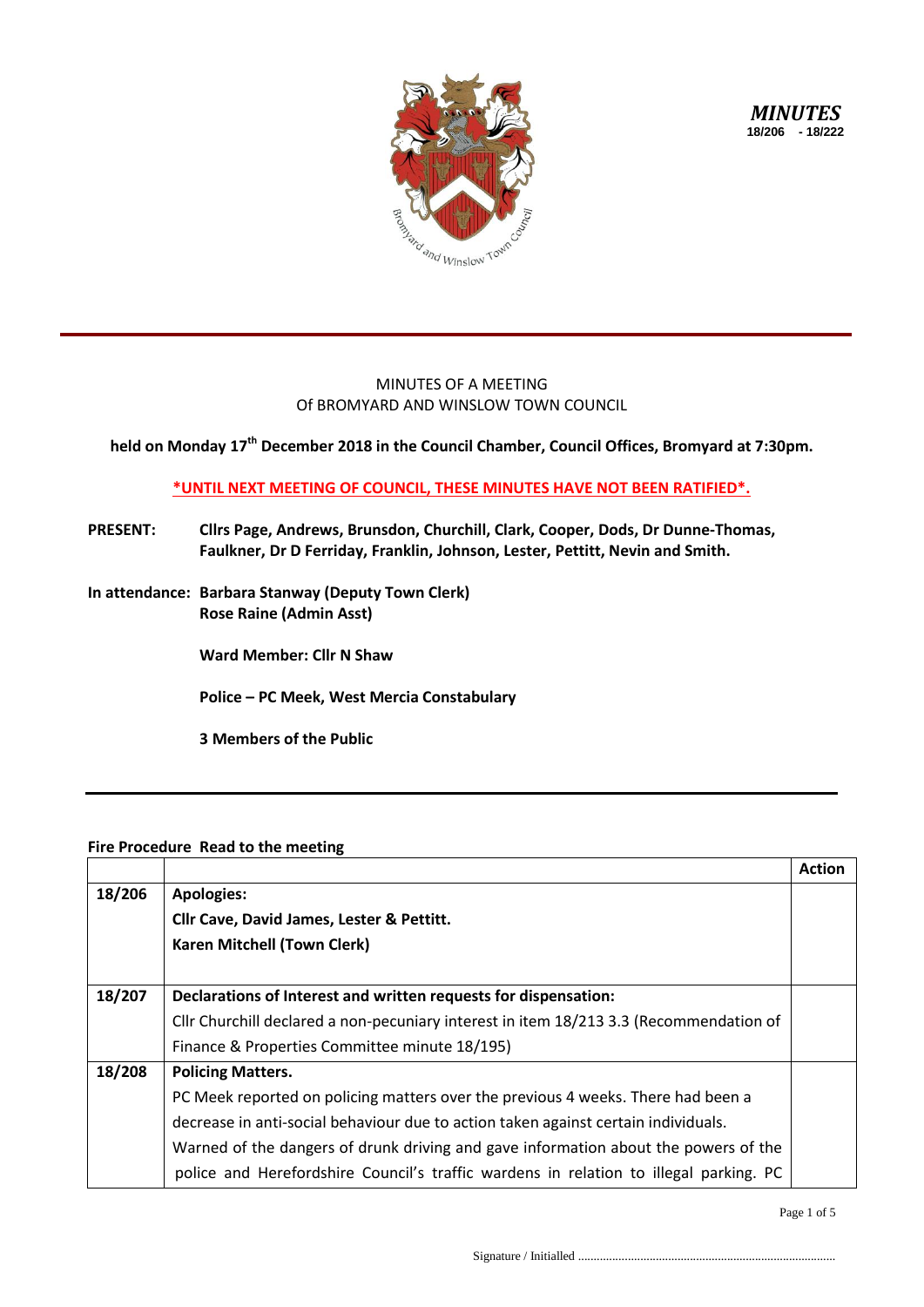|        | Meek to clarify Herefordshire Council's policy on issuing penalties for parking on          |                                                                                                                                                       |           |  |  |  |
|--------|---------------------------------------------------------------------------------------------|-------------------------------------------------------------------------------------------------------------------------------------------------------|-----------|--|--|--|
|        | double yellow lines.<br><b>NS</b>                                                           |                                                                                                                                                       |           |  |  |  |
|        | N Shaw to clarify Herefordshire Council's position and liaise with Police on possible joint |                                                                                                                                                       |           |  |  |  |
|        | future action.                                                                              |                                                                                                                                                       |           |  |  |  |
| 18/209 | <b>Public Question Time.</b>                                                                |                                                                                                                                                       |           |  |  |  |
|        |                                                                                             | Helen Coombs informed members of the work of Christians Against Poverty (CAP).                                                                        |           |  |  |  |
|        |                                                                                             | She described a course CAP have organised locally in 2019 to help people manage                                                                       |           |  |  |  |
|        |                                                                                             | their money. Members were invited to attend a buffet lunch on 16 <sup>th</sup> January 2019.                                                          | All       |  |  |  |
| 18/210 | <b>Chairman's Report: Cllr Page</b>                                                         |                                                                                                                                                       |           |  |  |  |
|        | $\bullet$                                                                                   | Thanked everyone for their support and kind wishes during his recovery, he                                                                            |           |  |  |  |
|        |                                                                                             | special thanks were for the Deputy Mayor and the Mayoress.                                                                                            |           |  |  |  |
|        | $\bullet$                                                                                   | He had met with PC J Meek, A Seldon and Inspector I Ashton to discuss policing                                                                        |           |  |  |  |
|        |                                                                                             | in Bromyard; though there is some recruitment this is only to replace officers                                                                        |           |  |  |  |
|        |                                                                                             | who are retiring and police numbers are not to be increased due to financial                                                                          |           |  |  |  |
|        |                                                                                             | restraints. No money is available to increase a police presence. Possibility that                                                                     |           |  |  |  |
|        |                                                                                             | Town Council would be able to employ a CSO dedicated to the town at a cost of                                                                         | ТC        |  |  |  |
|        |                                                                                             | £30,000+ Further details to follow. Suggested recruitment of Special                                                                                  |           |  |  |  |
|        |                                                                                             | Constables.                                                                                                                                           |           |  |  |  |
|        | $\bullet$                                                                                   | Letter from Colonel Andy Taylor of the rifles - thanks to the town for                                                                                |           |  |  |  |
|        |                                                                                             | commemorations in 2018. Drew attention to 75 <sup>th</sup> anniversary of D Day                                                                       |           |  |  |  |
|        |                                                                                             | landings.                                                                                                                                             |           |  |  |  |
|        | $\bullet$                                                                                   | Letter from Cllr Brian Wilcox, Chairman of Herefordshire Council - reminder of                                                                        | TC        |  |  |  |
|        |                                                                                             | Armed Forces Week 2019. An item to be placed on a forthcoming agenda.                                                                                 |           |  |  |  |
|        |                                                                                             |                                                                                                                                                       |           |  |  |  |
| 18/211 |                                                                                             | Town Clerk's Report.                                                                                                                                  |           |  |  |  |
|        |                                                                                             | Members considered the Town Clerk's report and clarified certain issues.                                                                              |           |  |  |  |
|        | <b>Noted</b>                                                                                |                                                                                                                                                       |           |  |  |  |
| 18/212 | <b>Minutes</b>                                                                              |                                                                                                                                                       |           |  |  |  |
|        |                                                                                             | IT WAS RESOLVED to receive, approve and sign the Minutes of the Meeting of Council                                                                    |           |  |  |  |
|        |                                                                                             | held on Monday 26 <sup>th</sup> November 2018 as a true record.                                                                                       |           |  |  |  |
|        |                                                                                             | The minutes were duly signed by the Chairman                                                                                                          |           |  |  |  |
| 18/213 | <b>Committees and Working Parties</b>                                                       |                                                                                                                                                       |           |  |  |  |
|        | 1)                                                                                          | <b>Traffic Management Working Party</b>                                                                                                               |           |  |  |  |
|        | 1.1                                                                                         | IT WAS RESOLVED To receive and note the Minutes of the meeting held on 15 <sup>th</sup>                                                               |           |  |  |  |
|        |                                                                                             | November 2018.                                                                                                                                        |           |  |  |  |
|        | 1.2                                                                                         | Members considered recommendations of the working party concerning                                                                                    |           |  |  |  |
|        |                                                                                             | location of the bus stop from Pump Street to the Bypass and a request for                                                                             |           |  |  |  |
|        |                                                                                             | Herefordshire Council to recriminalize parking enforcement.                                                                                           |           |  |  |  |
|        |                                                                                             | IT WAS RESOLVED:                                                                                                                                      |           |  |  |  |
|        |                                                                                             | That the re-location of the bus-stop from Pump Street to the Bypass on the                                                                            |           |  |  |  |
|        |                                                                                             | condition that lay-bys and shelters to be referred back to the working group for                                                                      | <b>TC</b> |  |  |  |
|        |                                                                                             | further consideration. (Min ref. 7. Refers)                                                                                                           |           |  |  |  |
|        |                                                                                             |                                                                                                                                                       |           |  |  |  |
|        |                                                                                             | That the enforcement of parking regulations in Bromyard be subject to<br>clarification by PC Meek and Ward councillor Nigel Shaw. (Min ref.10 refers) |           |  |  |  |

Page 2 of 5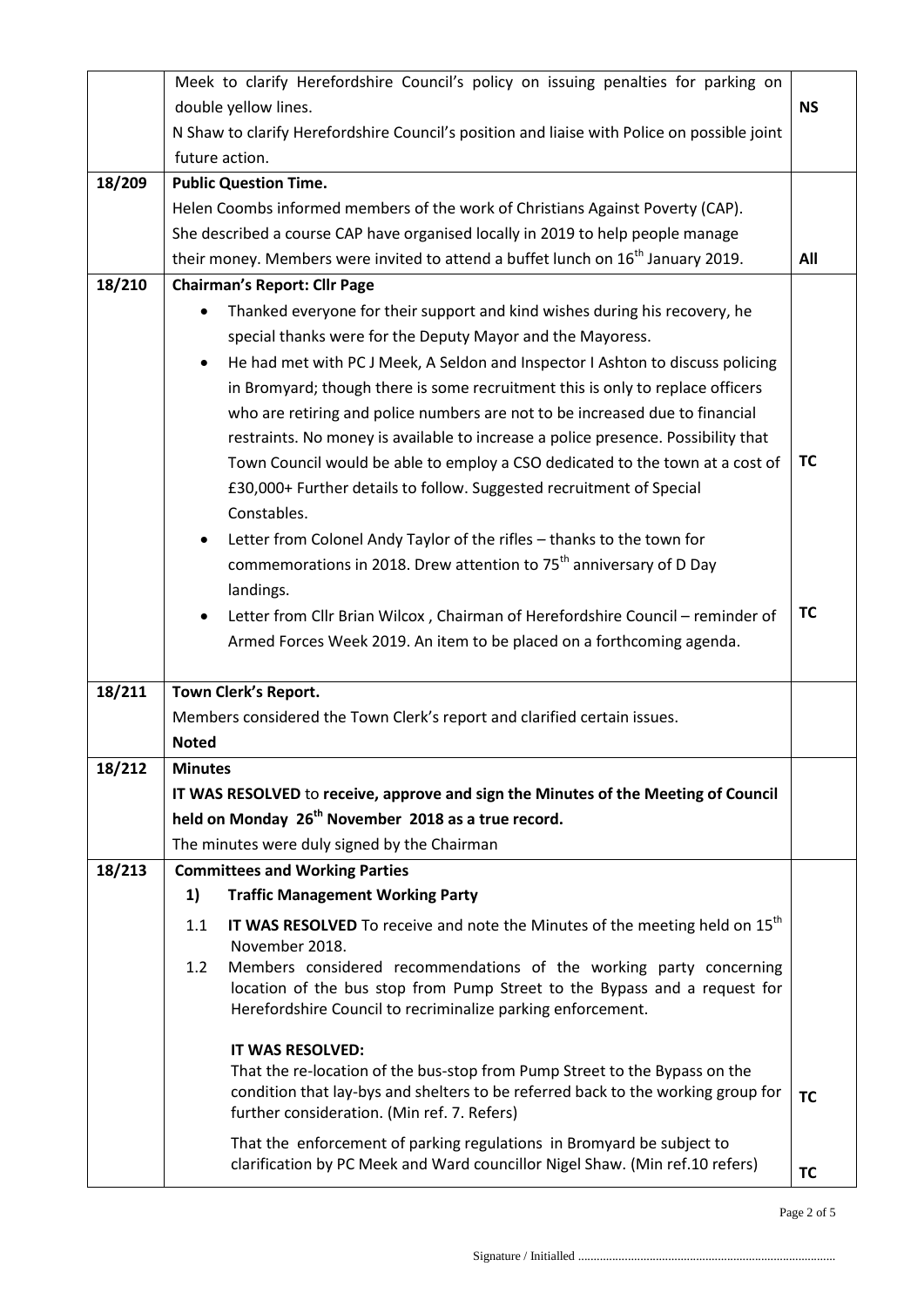|        | 2) Planning & Economic Development Committee                                                                                                                                                                                                                                                                                           |           |  |
|--------|----------------------------------------------------------------------------------------------------------------------------------------------------------------------------------------------------------------------------------------------------------------------------------------------------------------------------------------|-----------|--|
|        | IT WAS RESOLVED To receive and note the Minutes of the meeting held on 3 <sup>rd</sup><br>December 2018.                                                                                                                                                                                                                               |           |  |
|        | 3) Finance & Properties Committee                                                                                                                                                                                                                                                                                                      |           |  |
|        | IT WAS RESOLVED To receive and note the Minutes of the meeting held on 21 <sup>st</sup><br>3.1<br>November 2018.                                                                                                                                                                                                                       |           |  |
|        | IT WAS RESOLVED To receive and note the Minutes of the meeting held on $10^{th}$<br>3.2<br>December 2018.                                                                                                                                                                                                                              |           |  |
|        | 3.3<br>Members considered the following recommendations (Min. Ref 18/195 refers)<br><b>IT WAS RESOLVED</b><br>a. That Lanyon Bowdler be instructed to act on the Council's behalf in<br>respect of the Transfer of land on the south side of Teme Close, Bromyard,<br>to the charity known as Bromyard Recreation Ground ("the Kempson | <b>TC</b> |  |
|        | Players") for no consideration, and, to accept the work program for steps<br>1-8 at the hourly rate option as set out in the pricing proposal.<br>b. That the voluntary first registration of the unregistered land occupied by<br>the Kempson Players (steps 9-17) be an issue paid for by the Bromyard<br>Recreation Ground Charity. | <b>TC</b> |  |
| 18/214 | <b>Ward Councillor Reports:</b>                                                                                                                                                                                                                                                                                                        |           |  |
|        | Cllr. Nigel Shaw reported on                                                                                                                                                                                                                                                                                                           |           |  |
|        | Herefordshire Council's performance report; overspend is being reduced<br>$\bullet$<br>gradually. Children's well being accounts for the greatest part of the<br>overspend.                                                                                                                                                            |           |  |
|        | Debt 'write-offs' have been significantly decreased.<br>$\bullet$                                                                                                                                                                                                                                                                      |           |  |
|        | Herefordshire Council investing in Home First - a scheme to help people stay in<br>their own homes.                                                                                                                                                                                                                                    |           |  |
|        | Herefordshire Council getting some funding from government for the Troubled<br>$\bullet$<br>families program.                                                                                                                                                                                                                          |           |  |
|        | To date 68 affordable and adaptable dwellings delivered out of a target of 200.<br>$\bullet$<br>Universal Credit - Herefordshire Council had offered support for claimants but<br>$\bullet$                                                                                                                                            |           |  |
|        | this service to be provided by CAB.                                                                                                                                                                                                                                                                                                    |           |  |
|        | Countrywide site - Herefordshire Council has submitted a sealed bid.<br>٠                                                                                                                                                                                                                                                              |           |  |
|        | Verges on A44 by pass - query on who is responsible for cutting the Grass.<br>٠                                                                                                                                                                                                                                                        |           |  |
|        | Unable to provide further information on future of the Museums Service.                                                                                                                                                                                                                                                                |           |  |
| 18/215 | Draft Budget.                                                                                                                                                                                                                                                                                                                          |           |  |
|        | Details of the draft budget considered by the Finance Committee at the meeting held                                                                                                                                                                                                                                                    |           |  |
|        | on 12 <sup>th</sup> December were circulated for information.                                                                                                                                                                                                                                                                          | <b>TC</b> |  |
|        | IT WAS RESOLVED to receive the information.                                                                                                                                                                                                                                                                                            |           |  |
| 18/216 | <b>Public Toilets</b>                                                                                                                                                                                                                                                                                                                  |           |  |
|        | Cllr Churchill and the Town Clerk had met with a contractor to discuss the toilets and                                                                                                                                                                                                                                                 |           |  |
|        | possible ways to bring them back into usage. The contractor had agreed to submit a                                                                                                                                                                                                                                                     |           |  |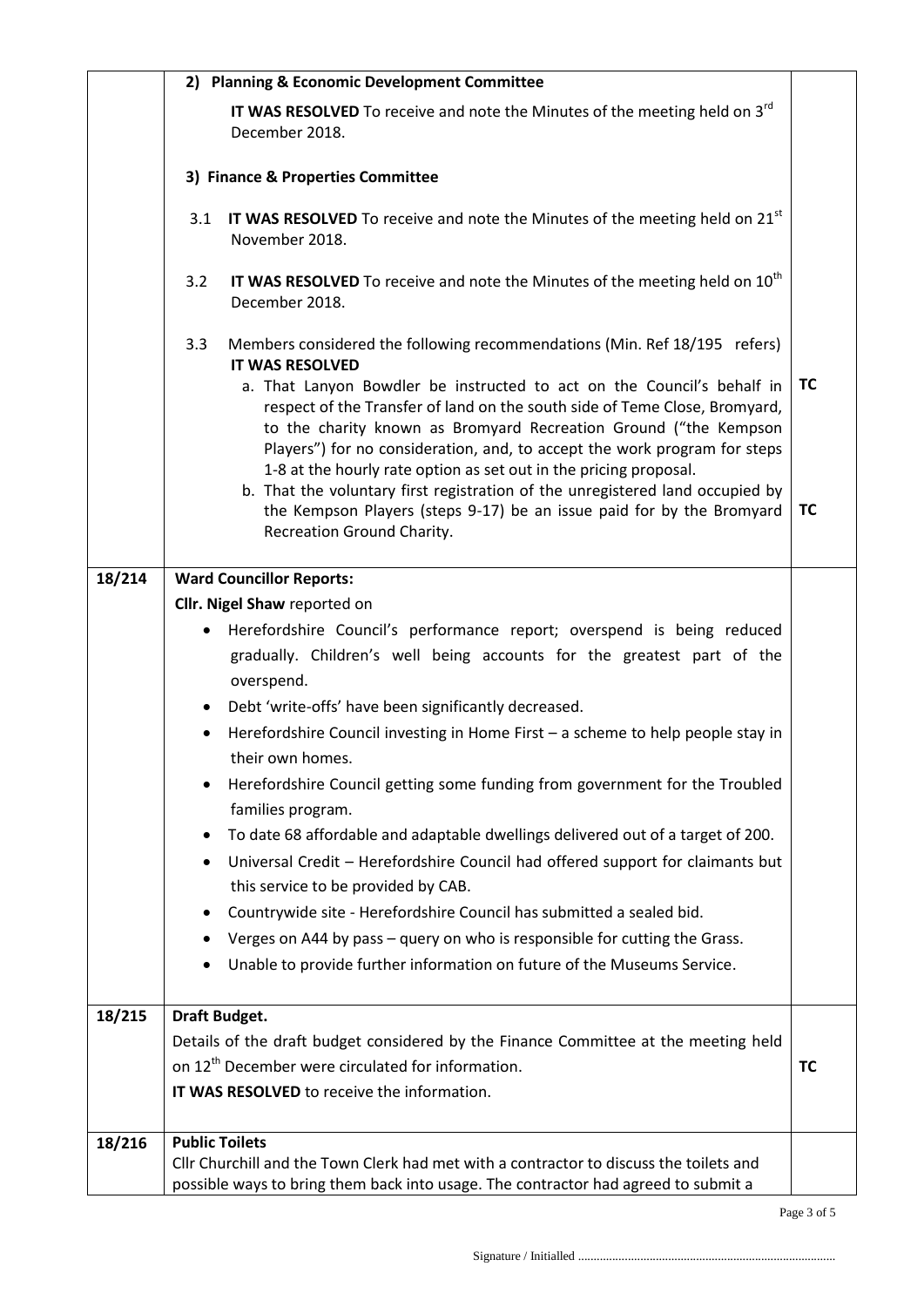|        | report and the Town Clerk would update members in January. Members re-iterated the                                                                                                                                                                                                                                                                                                 |           |
|--------|------------------------------------------------------------------------------------------------------------------------------------------------------------------------------------------------------------------------------------------------------------------------------------------------------------------------------------------------------------------------------------|-----------|
|        | urgency of the matter and the need to press on.                                                                                                                                                                                                                                                                                                                                    | <b>TC</b> |
|        |                                                                                                                                                                                                                                                                                                                                                                                    |           |
|        | Noted.                                                                                                                                                                                                                                                                                                                                                                             |           |
| 18/217 | <b>Health and Safety</b><br>Cllr Franklin described a meeting he and the Town Clerk had attended with Ellis<br>Whittam; they had considered risk assessments and had been given advice on current<br>issues. Ellis Whittam accept they are the competent person to give advice. A revised<br>document is to be prepared to be placed before Full Council in February for approval. |           |
|        | <b>IT WAS RESOLVED</b>                                                                                                                                                                                                                                                                                                                                                             |           |
|        | To note the progress report.<br>٠<br>To authorise expenditure of £550 for 'Fixed Wire' testing in the Old Vicarage to<br>$\bullet$<br>be scheduled in early January 2019 (fixed wire testing in the Heritage Centre<br>already completed).                                                                                                                                         |           |
| 18/218 | 75 <sup>th</sup> Anniversary of D-Day and the Battle of Normandy                                                                                                                                                                                                                                                                                                                   |           |
|        | The 6th June 2019 marks the start of the 75 <sup>th</sup> anniversary of the D-Day Landings.<br>Members considered the role of the Council in marking this occasion.                                                                                                                                                                                                               |           |
|        | IT WAS RESOLVED that                                                                                                                                                                                                                                                                                                                                                               |           |
|        | the Chair of the Council together with volunteers from other members should<br>$\bullet$<br>take responsibility to engage with other organizations to keep to a minimum<br>any staff involvement.<br>the Council to give consideration to allocating financial support.                                                                                                            | <b>TC</b> |
|        |                                                                                                                                                                                                                                                                                                                                                                                    |           |
| 18/219 | Remembrance Sunday - 10 <sup>th</sup> November 2019<br>The Council is requested to consider whether it wishes to continue with a morning<br>service for Remembrance Sunday in future years.                                                                                                                                                                                        | <b>TC</b> |
|        | IT WAS RESOLVED that the service should continue as a morning service and that<br>dignitaries to be informed well in advance.                                                                                                                                                                                                                                                      |           |
| 18/220 | <b>Reports of Outside Bodies:</b>                                                                                                                                                                                                                                                                                                                                                  |           |
|        | 1)<br>Chamber of Commerce - Cllr. James<br>N/A                                                                                                                                                                                                                                                                                                                                     |           |
|        |                                                                                                                                                                                                                                                                                                                                                                                    |           |
|        | Bromyard Grammar School Foundation - Cllr Cave<br>2)<br>N/A                                                                                                                                                                                                                                                                                                                        |           |
|        | Bromyard Relief in Need - Cllr Cave<br>3)<br>N/A                                                                                                                                                                                                                                                                                                                                   |           |
|        | Market Towns Forum - Cllrs Brunsdon & Churchill<br>4)                                                                                                                                                                                                                                                                                                                              |           |
|        | N/A                                                                                                                                                                                                                                                                                                                                                                                |           |
|        | Public Hall Committee - Cllr. Churchill<br>5)                                                                                                                                                                                                                                                                                                                                      |           |
|        | The PH committee had asked for reassurances from the Speed Festival organisers<br>that the public hall would not be left in the same state as 2017.<br>They were considering raising the hourly charge.                                                                                                                                                                            |           |
|        | Bromyard Downs Common Association - Cllr. Churchill<br>6)                                                                                                                                                                                                                                                                                                                          |           |
|        | The Owl carving which had been stolen was not insured as so would not be replace.                                                                                                                                                                                                                                                                                                  |           |
|        | HALC - Cllr Cave<br>7)                                                                                                                                                                                                                                                                                                                                                             |           |